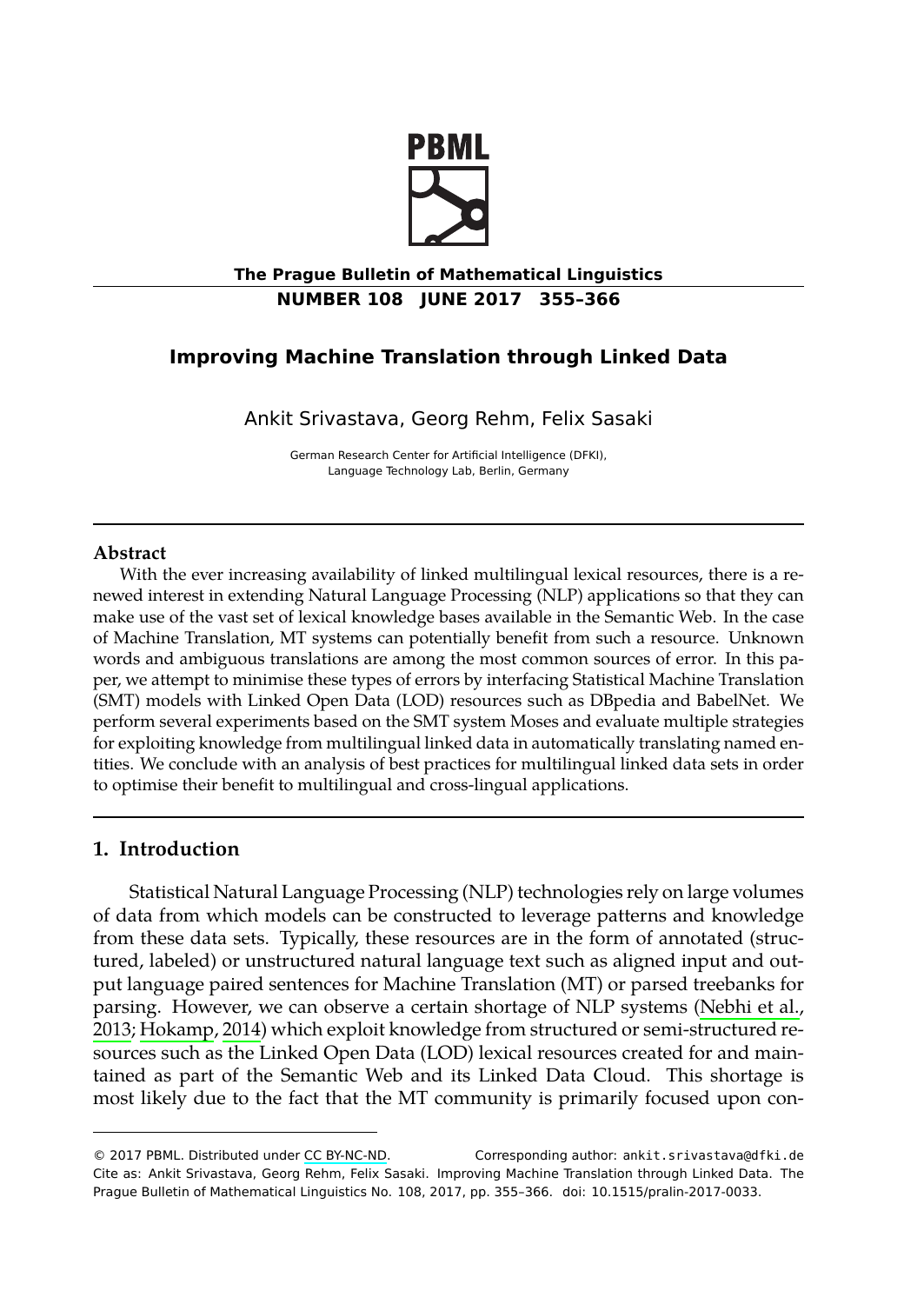## PBML 108 JUNE 2017

tinuously improving their respective rule-based, statistical or neural algorithms and approaches, while the LOD community is focused upon representing, providing and linking data sets. Our contribution [is](#page-1-0) an approa[ch](#page-4-0) at building a bridge between the two communities.

<span id="page-1-0"></span>In t[his](#page-6-0) paper, usin[g](#page-7-0) Stat[ist](#page-8-0)ical Machine Translation (SMT) as a case-study, we explore three strategies for leve[rag](#page-9-0)ing knowledge from a variety of LOD resources. In addition to analysing the impact of linked data on MT, we briefly discuss considerations for creating and linking multilingual lexical resources on the web so that NLP systems can benefit from them.

This paper is structured as follows. We briefly overview the background technologies (Semantic Web, Resource Description Format, Linked Open Data, SMT workflow) leveraged in this research in Section 2. In Section 3, we outline three strategies for integrating linked data in a SMT system followed by a summary of previous works in Section 4. In Sections 5 and 6 we describe our experimental results and analysis after which [we](#page-1-1) conclude in Section 7.

## **2. Technologies**

In this section, we briefly summarise the technologies used, i. e., Statistical Machine Translation (SMT), Linked Open Data (LOD) resources, and Semantic Web technologies facilitating the integration of SMT with LOD.

## **2.1. Semantic Web Technologies**

With regard to the Semantic Web, several key technologies can be exploited in NLP systems.<sup>1</sup>

<span id="page-1-2"></span><span id="page-1-1"></span>RDF (Resource Descripti[o](#page-1-2)n Framework) is a formalism to represent data on the web as a labelled graph of triples (subject, predicate, object, or, to put it another way, objects and their relations). URIs (Uniform Resource Identifiers) are compact sequences of characters used to identify resources – including objects – on the web. Ontologies are hierarchical vocabularies of types and relations, allowing more efficient storage and use of data by encoding generic facts about objects. RDF Schema (RDFS) is one such formalism or knowledge representation language, OWL (Web Ontology Language) can be used to represent more complex knowledge structures. RDF and RDFS are the underlying syntax and ontology as well as vocabulary languages, used to represent machine readable data and define relevant properties such as rdfs:label for language name.  $\text{SPARCL}^2$  is the query language used to retrieve information from RDF-encoded data including NIF.

 $1$ The basic technologies, data formats and approaches that constitute the technological building blocks of the Semantic Web and Linked Data are developed and standardised by the World Wide Web Consortium (W3C).

<sup>2</sup>http://www.w3.org/TR/rdf-sparql-query/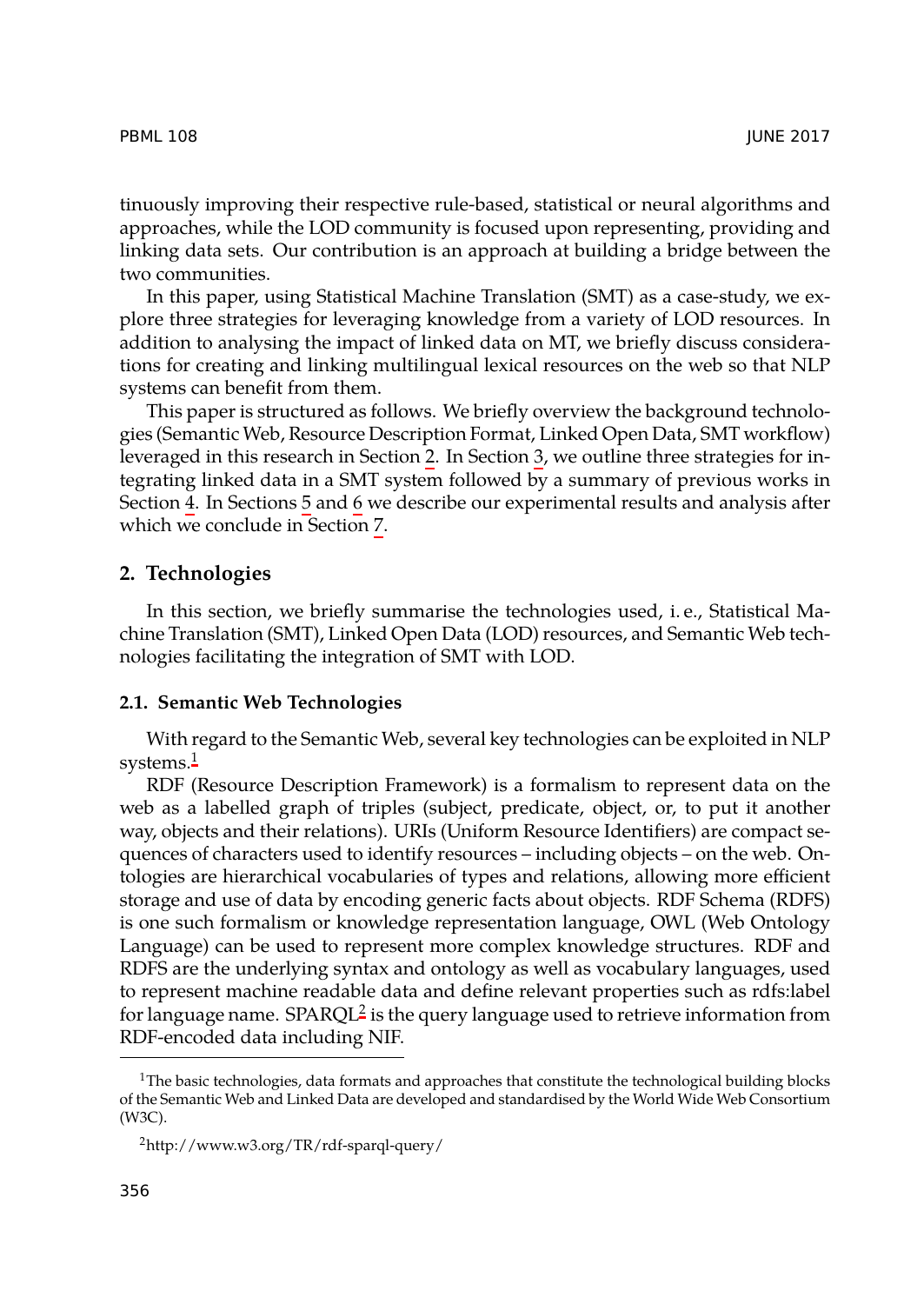```
A. Srivastava, G. Rehm, F. Sasaki MT and Linked Data (355–366)
```
The knowledge sources employed in our experiments are structured as Linked Data, stored in RDF (subject-predicate-object triples). In order to access or retrieve information (translations) from the RDF datasets for integration in a MT system, we need to query the database using SPARQL. The example below illustrates a sample SPARQL query for retrieving the German (de) translation of the term "Microsoft Paint."

*Listing 1. An example SPARQL query*

```
PREFIX dbpedia: <http://dbpedia.org/resource/>
```

```
SELECT distinct *
WHERE {
    <http://dbpedia.org/resource/Paint_(software)>
    rdfs:label ?label
    filter langMatches( lang(?label), "de" )
}
```
 $N$ IF 2.0 $^3$  (Natural Language Processing Interchange Format) is an RDF-based format that aims to achieve interoperability between NLP tools such as parsers, SMT engines and annotated language resources such as DBpedia. Its joint application with technologies like ITS 2.0 $^4$  (Internationalization Tag Set) and the OntoLex lemon model<sup>5</sup> makes it an ideal candidate to implement [multilingual applicatio](#page-11-0)ns. The primary use case of this standard is to serve as an input and output format for web services, that enable seamless pipelining or combination of various language and linked data processing web services in sequence. With regard to NLP, an important characteristic of NIF is that its atomic unit is a character rather than a word. Thus, if a sentence has 23 characters (including spaces between words), the resource or sentence spans from 0 to 22. In this way, NLP pipelines can create fine grained annotations relying on the graph based model of RDF. In order to evaluate effectiveness of LOD in SMT (primary aim of this paper), we integrated our SMT system with NIF input / output wrappers using methodology described in (Srivastava et al., 2016).

<span id="page-2-0"></span>In a nutshell, if the data such as a multilingual lexicon is stored as a linked data (NIF / RDF), then SPARQL is a tool to retrieve information from the linked data such as translations in the required target language.

<sup>3</sup>http://persistence.uni-leipzig.org/nlp2rdf/

 $4$ http://www.w3.org/TR/its20/

 $5$ https://www.w3.org/2016/05/ontolex/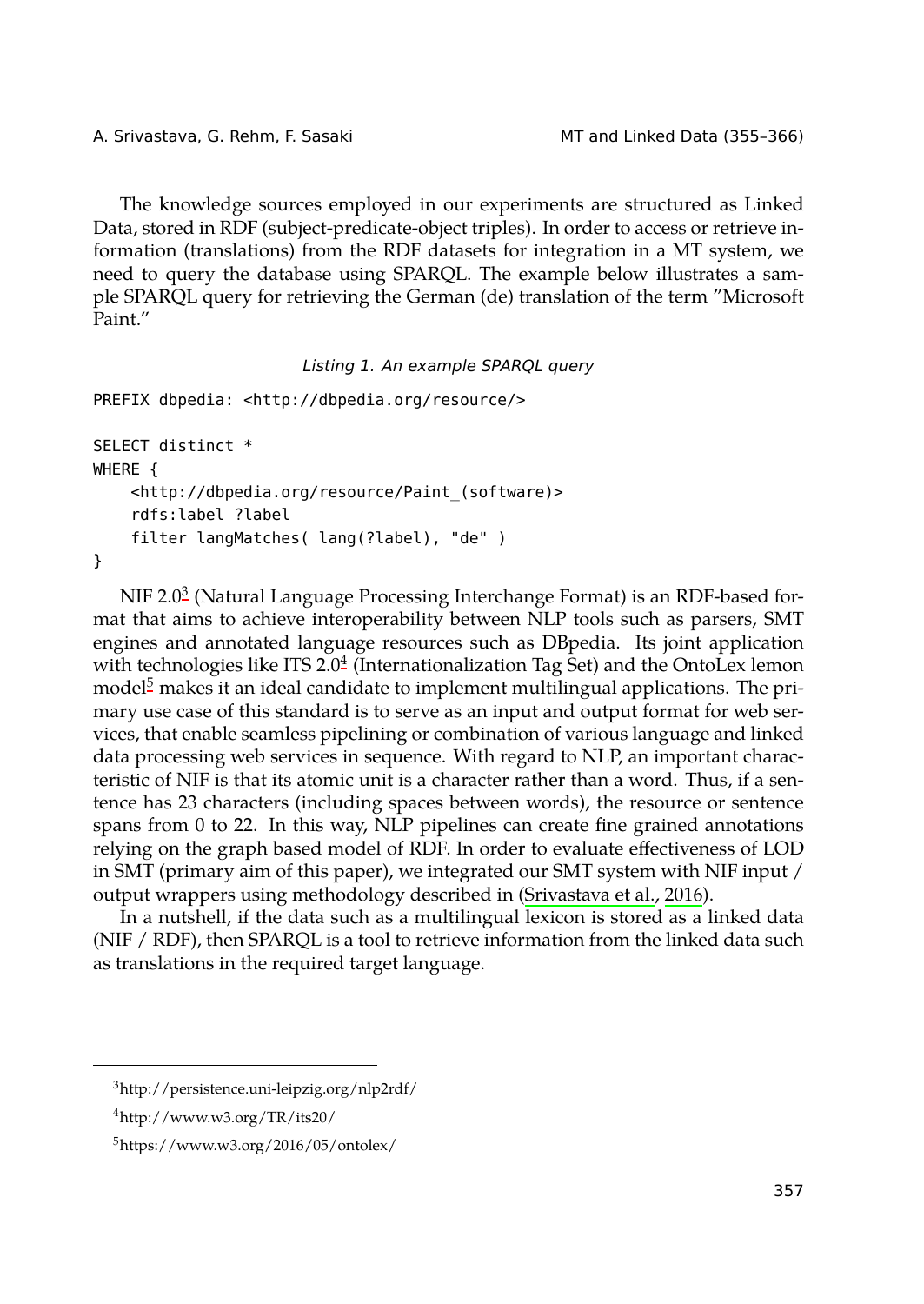

#### PBML 108 JUNE 2017



<span id="page-3-1"></span>*Figure 1. Workflow of the SMT modules*

## **2.2. Machine Tran[sl](#page-3-0)[ation](#page-10-0)**

There has been an ever increasing interest in Machine Transl[ation, one of the e](#page-9-1)arliest non-[nu](#page-3-1)meric applications of computers (Hutchins, 2000), since the enormous increase of multilingual user-generated content on the web. There are a number of approaches to implementing MT (rule-based, example-based, statistical, syntax-based, semantics-based, hybrid, and neural). Statistical MT is the most widely researched paradigm and represents, along with neural MT, the current state of the art.

In this paper, we conduct our experiments using the widely deployed open source  ${\rm SMT}$  system Moses $^6$  (Koehn et al., 2[00](#page-4-0)7). We use the phrase-based  ${\rm SMT}$  system with standard configurations, as speci[fie](#page-3-1)d in Section 5. Several similar approaches exist such as an attempt on integrating bilingual dictionaries in SMT (Arcan et al., 2014).

<span id="page-3-0"></span>Figure 1 shows the workflow of a typical SMT system. Data in the form of bilingual (including dictionaries extracted from LOD) and monolingual resources (typically collections of documents tokenised into sentences) is fed into the training network which creates the language model (LM), translation model (TM), and reordering model (RM). These models are then tuned, followed by decoding (the actual translation step), followed by post-processing (such as linked data translation edits).

As shall be described in Section 3, we integrate linked data (illustrated with the blue triangular structure in Figure 1) into the SMT system at three points:

- As dictionaries during training (before Word Alignment)
- As an alternate resource (translation rules) during decoding

<sup>6</sup>http://www.statmt.org/moses/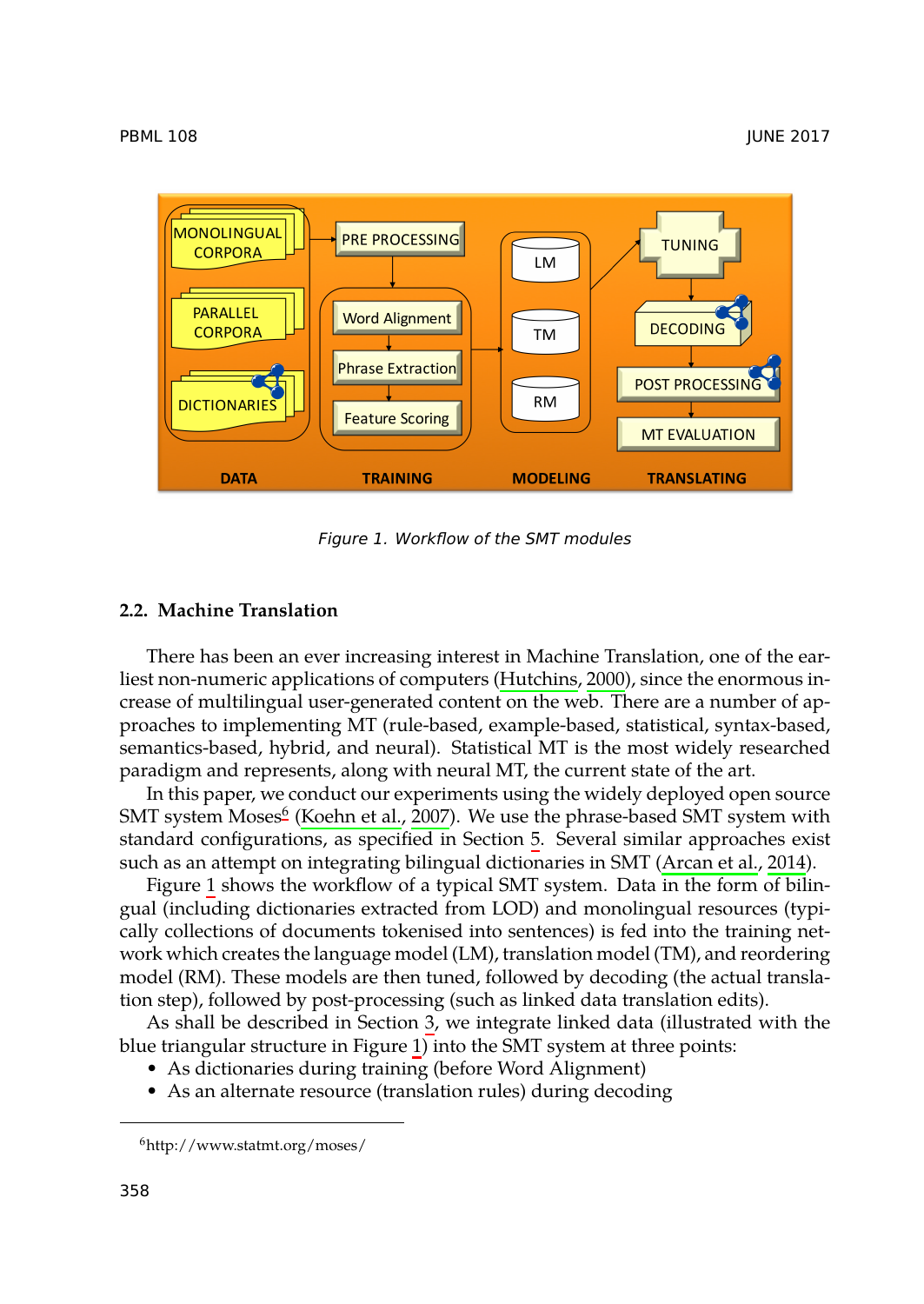A. Srivastava, G. Rehm, F. [Sa](#page-4-1)saki Manuel MT and Linked Data (355-366)

• As rules in the form of post-editing process

## **2.3. Linked Data Resources**

For the [M](#page-4-2)T improvement, we are going to use three linked data resources: DBpedia, BabelNet, and JRC-names. These three resources are part of the Linguistic Linked Open Data Cloud<sup>7</sup>, an interconnected set of linguistic resources represented as linked data. The LLOD cloud helps to address problems in v[ar](#page-4-3)ious research and application areas, such as interoperability of linguistic annotations, graph-based annotations based on the linked data graph model without the need for special purpose tools, or fast increase of multilingual resources via ease of linkage. In addition, based on LLOD pri[nciples, new formats like O](#page-10-1)ntoLex (Fiorelli et al., 2015) have been put forward.

DBpedia<sup>8</sup> is a linked open dataset (extracted from Wikipedia) consisting of 4.58 million entitie[s i](#page-4-4)n up to 125 languages and 29.8 million links to external web pages. DBpedia has bee[n used in many linked d](#page-11-1)ata applications. For the improvement of MT it is useful because of the high number of multilingual labels, and the high number of cross-lingual links between DBpedia instances. DBpedia Spotlight<sup>9</sup> is an open-source tool for automatically annotating mentions of DBpedia resources in text. Note that the translations may be prone to error on account of being user generated.

Babel[N](#page-5-0)et (Navigli and Ponzetto, 2012) is a a multilingual resource created by linking Wikipedia to WordNet and other semantic networks, filling gaps with MT. BabelNet is highly multilingual and, since it encompasses, e. g., DBpedia, we expect an additional improvement of MT compared to using DBpedia only.

<span id="page-4-0"></span>JRC-names<sup>10</sup> (Steinberger et al., 2011) is a freely available multilingual named entity resource for person and organisation names that have been compiled from over seven years of analysing multilingual news articles. Since March 20[16](#page-3-1), JRC-Names has also been available as linked data, including additional information such as frequencies per language, titles found with the entities, and date ranges.

<span id="page-4-3"></span><span id="page-4-2"></span><span id="page-4-1"></span>Table 1 gives a comparative evaluation of the languages and sizes of these three resources.

## <span id="page-4-4"></span>**3. Integrating LOD into SMT – Three Approaches**

As regards integrating Linked Open Data resource into Machine Translation workflows, we implemented three different strategies (illustrated in Figure 1).

<sup>7</sup>http://linguistic-lod.org/llod-cloud

<sup>8</sup>http://wiki.dbpedia.org

<sup>9</sup>https://github.com/dbpedia-spotlight/

<sup>10</sup>https://ec.europa.eu/jrc/en/language-technologies/jrc-names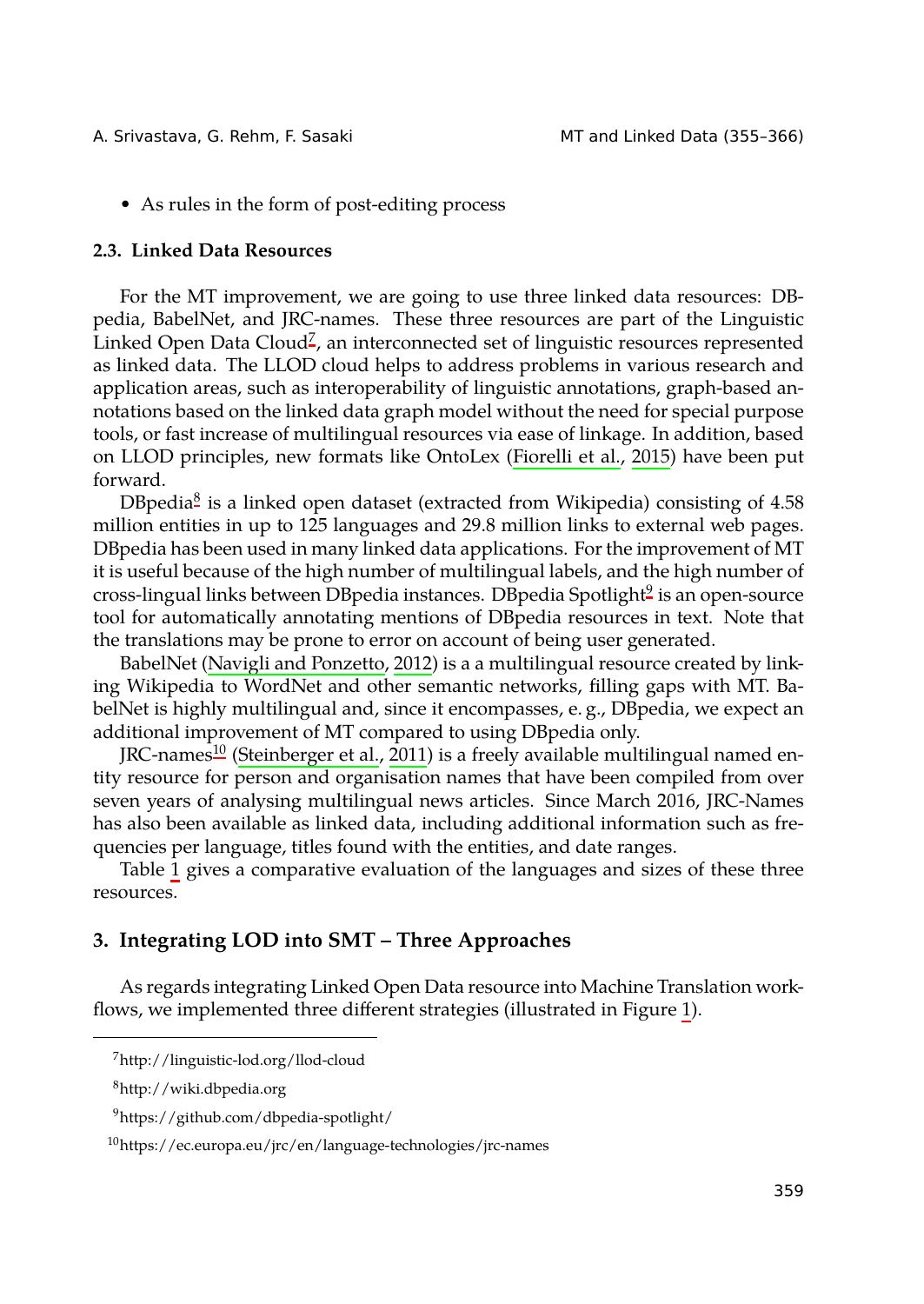<span id="page-5-0"></span>

| Resource         | # Entries    | # Languages |
|------------------|--------------|-------------|
| <b>DBpedia</b>   | 23.8 million | 125         |
| <b>BabelNet</b>  | 14 million   | 270         |
| <b>IRC-Names</b> | 205 thousand | 22          |

*Table 1. Comparison of Linked Data resources*

- **Dictionaries:** Transform LD resources into a dictionary for w[or](#page-7-0)d alignment such that the models will contain knowledge from the Linked Data resource and let the Moses decoder decide which translation knowledge (linked data or parallel corpora) to retrieve.
- **Pre-decoding:** Forced decoding by first named entity linking via SPARQL query (using Moses xml-input exclusive feature).
- **Post-processing:** Automatic post-editing or correcting of untranslated words, i.e. translations which are not present in the translation model.

Note that each of the three algorithms are applied individually to e[ach of the three](#page-10-2) [LOD](#page-10-2) resources (DBpedia, BabelNet, JRC-named), described in Section 5.

## **3.1. Algorithm 1: Dictionaries**

Each of our LOD resources (DBpedia, BabelNet, JRC-names) is available as a bilingual dictionary on their respective websites. For the dictionary approach, we treat these dictionaries as an additional bilingual terminology dataset and integrate them into the SMT system using well-known methods of adding biling[ual terms to the](#page-11-0) [train](#page-11-0)ing data before the word and phrase alignment step of training (Bouamor et al., 2012).

## **3.2. Algorithm 2: Pre-decoding**

The term pre-decoding alludes to the fact that the LOD resource is gathered right before calling the SMT decoder. In reality, the linked data resource provides additional translation rules for specific words and phrases (mainly named entities) during decoding. The pre-decoding algorithm inspired by the approach in (Srivastava et al., 2016) is described below:

- 1. Take as input a source sentence
- 2. Tag the named entities using an off-the-shelf Named Entity Recogniser
- 3. For each of the named entities invoke a SPARQL query for the appropriate resource (DBpedia, JRC-names, BabelNet) to retrieve the translation in the target language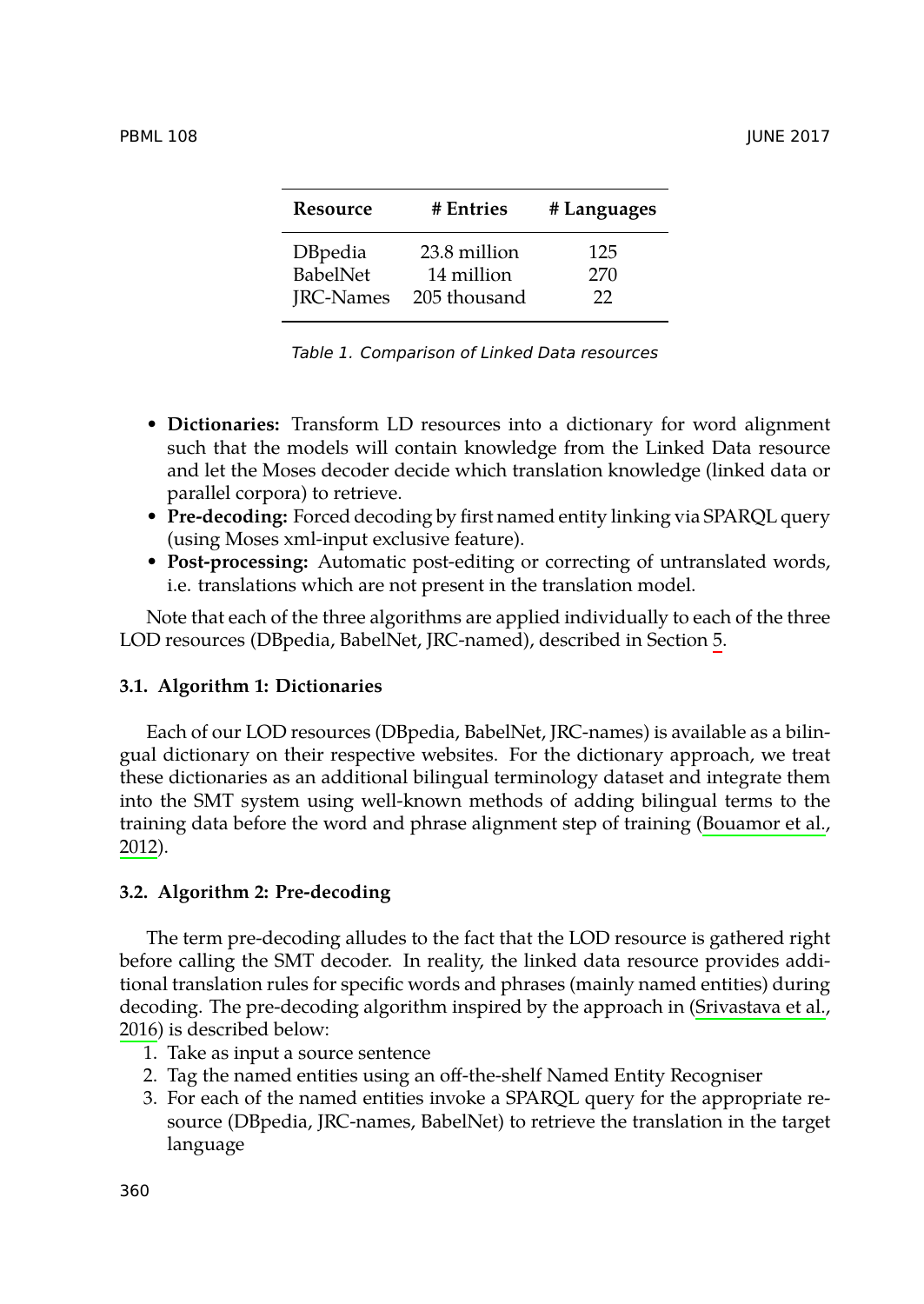A. Srivastava, G. R[ehm](#page-6-1), F. Sasaki MT and Linked Data (355–366)

4. Integrate these translations in the Moses decoder. Encode the named entity and its translation in a format compatible with the Moses decoder (enabled with the xml-input feature)

Note that all the procedures above are carried out by freely available web service A[PI calls, the sou](#page-9-2)rce code for which can be found at https://githu[b.c](#page-6-2)om/ freme-project for FREME web services<sup>11</sup> and at https://github.com/dkt-projekt for DKT web services.<sup>12</sup>

#### **3.3. Algorithm [3: Post-processing](http://babelnet.org/sparql/)**

<span id="page-6-0"></span>As mentioned [previously, a major source of error in MT is the pr](http://data.europa.eu/euodp/en/linked-data)esence of unknown words, i.e. entries which do not have a valid translation in the training data. This is particularly true when the SMT system is trained in a domain different from the domain of the test data, as is typical of large-scale evaluations such as the WMT Shared Tasks (Bojar et al., 2016). Our third algorithm identifies the untranslated words<sup>13</sup> and calls a SPARQL query to retrieve the translation (if available) from each of the three LOD resources. The S[PARQL Query endpoin](#page-10-3)t[s are](#page-10-3) available at:

- DBpedia: http://de.dbpedia.org/sparql
- BabelNet: http://babelnet.org/sparql/
- JRC-names: http://data.europa.eu/euodp/en/linked-data

## **4. Related Work**

[We](#page-6-3) use multiple linked data resources using three different strategies. There have been previous attempts at integrating LOD into SMT, however, to the best of our knowledge, none of these demonstrated all approaches on one dataset like we do in t[his subsmissio](#page-10-4)n. (McCrae and Cimiano, 2013) primarily integrated the di[ctio](#page-10-3)[nary of translation](#page-10-3)s [extra](#page-10-3)cted from LOD resources during decoding and created a new feature for linked data. They essentially let the Moses decoder decide when to choose translations from LOD and when to translate from its phrase tables. In contrast to our approach on encoding documents in NIF (while entity linking via SPARQL queries), they employ another ontology called Lemon (Lexicon Model for Ontolo- $\gamma$  gies<sup>14</sup>) to translate unknown words, i.e., translations not found by the decoder. Our Algorithm 1 (Dictionaries) is most similar to their approach while we employ an alternative approach to handling unknown words (Algorithm 3 [Post-processing]).

<span id="page-6-3"></span><span id="page-6-2"></span><span id="page-6-1"></span>(Du et al., 2016) extracted translations from BabelNet dictionaries using both (Mc-Crae and Cimiano, 2013)'s methods as well as the post processing (Algorithm 3)

<sup>11</sup>Of particular interest is the web service named e-entity/dbpedia-spotlight.

<sup>12</sup>Of particular interest are the services DKTBrokerStandalone/nifTools, e-NLP/Sparqler, and e-SMT.

 $13$  Moses allows special annotation to highlight the presence of unknown words in the translated output

<sup>14</sup>http://lemon-model.net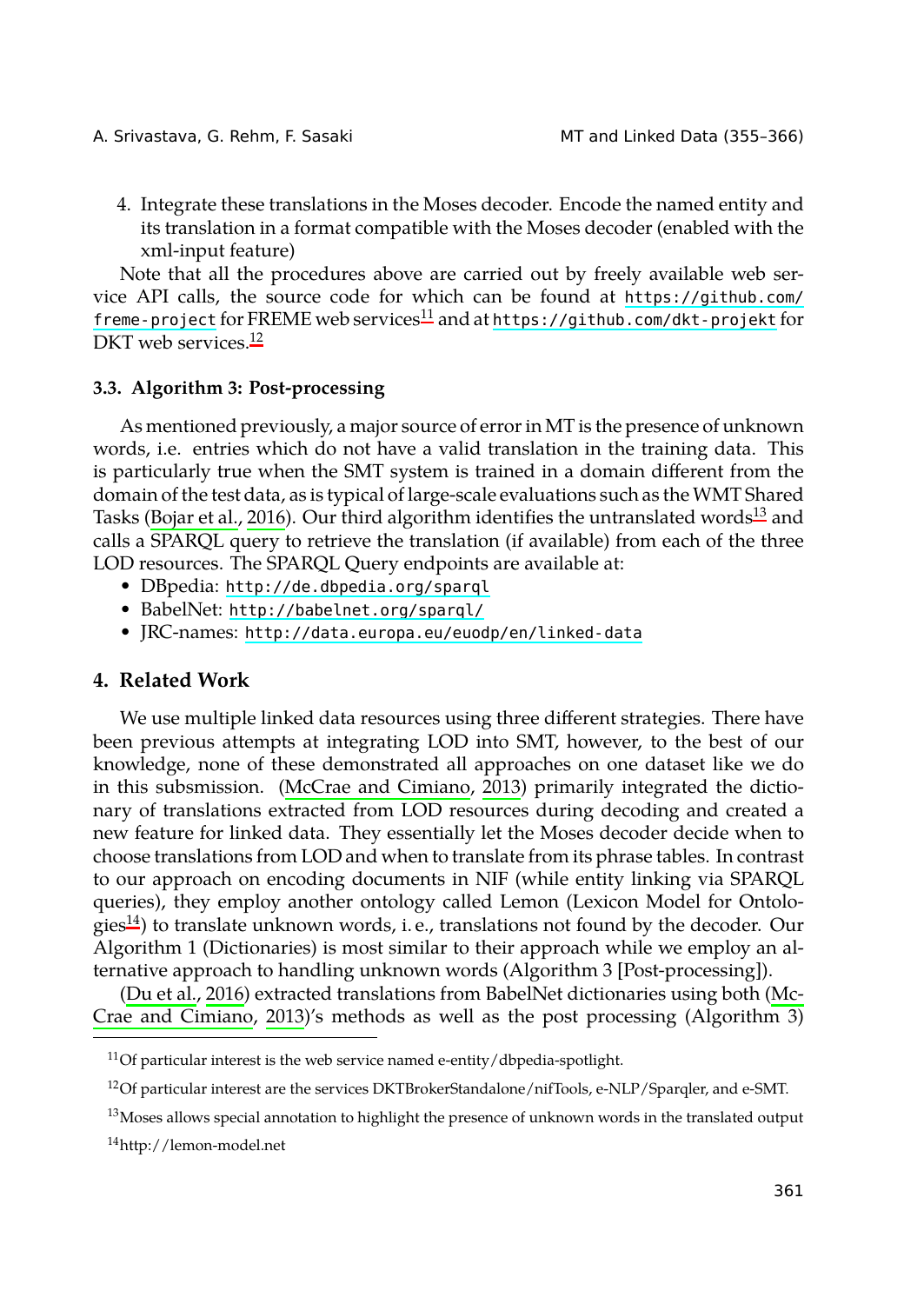<span id="page-7-2"></span>

| Category        | Training    | Development   | Test          |
|-----------------|-------------|---------------|---------------|
| Dataset         | Europarl v7 | newstest 2011 | newstest 2012 |
| German-English  | 1,920,209   | 3,003         | 3,003         |
| Spanish-English | 1,965,374   | 3,003         | 3,003         |

*Table 2. Statistics of parallel corpus used in baseline SMT training experiments*

<span id="page-7-3"></span>

| System           | <b>BLEU</b> | TER   |
|------------------|-------------|-------|
| Baseline         | 12.30       | 0.788 |
| DBpedia          | 12.33       | 0.776 |
| BabelNet         | 12.25       | 0.780 |
| <b>IRC-Names</b> | 12.39       | 0.762 |

*Table 3. Evaluation results on English–German*

<span id="page-7-0"></span>employed in this contribution to demonstrate modest improvements in translating English-Pol[ish](#page-7-1) and English-Chinese data.

[The pre-decoding approa](#page-10-3)ch of l[oc](#page-7-2)ating named entities and forcing their translations from LOD resources (retrieved via SPARQL queries) on to the decoder was inspired by [m](#page-7-3)etho[d](#page-8-1)ology described in (Srivastava et al., 2016).

## **5. Ex[periments](#page-11-2)**

We trained the SMT system to translate from English to German and Spanish. The set of parallel sentences for training, and the development and test sets for tuning and testing respectively were sourced from the data provided for the WMT 2012 shared task on  $MT^{15}$ . This was done mainly to make our experiments comparable to that of (McCrae and Cimiano, 2013). Table 2 gives an overview of the data sizes our models are trained on.

<span id="page-7-1"></span>Tables 3 and 4 show the evaluation results of our MT experiments. The Baseline system did not use any linked data of any sort. The two evaluation metrics used are BLEU (Papineni et al., 2002) and TER (Snover et al., 2006).

Contrary to our expectation, BabelNet did not perform as well as other linked data resources. While JRC-Names gave the best performance, probably owing to their data being from the same domain as the test data (news domain). We also believe that

<sup>15</sup>http://www.statmt.org/wmt12/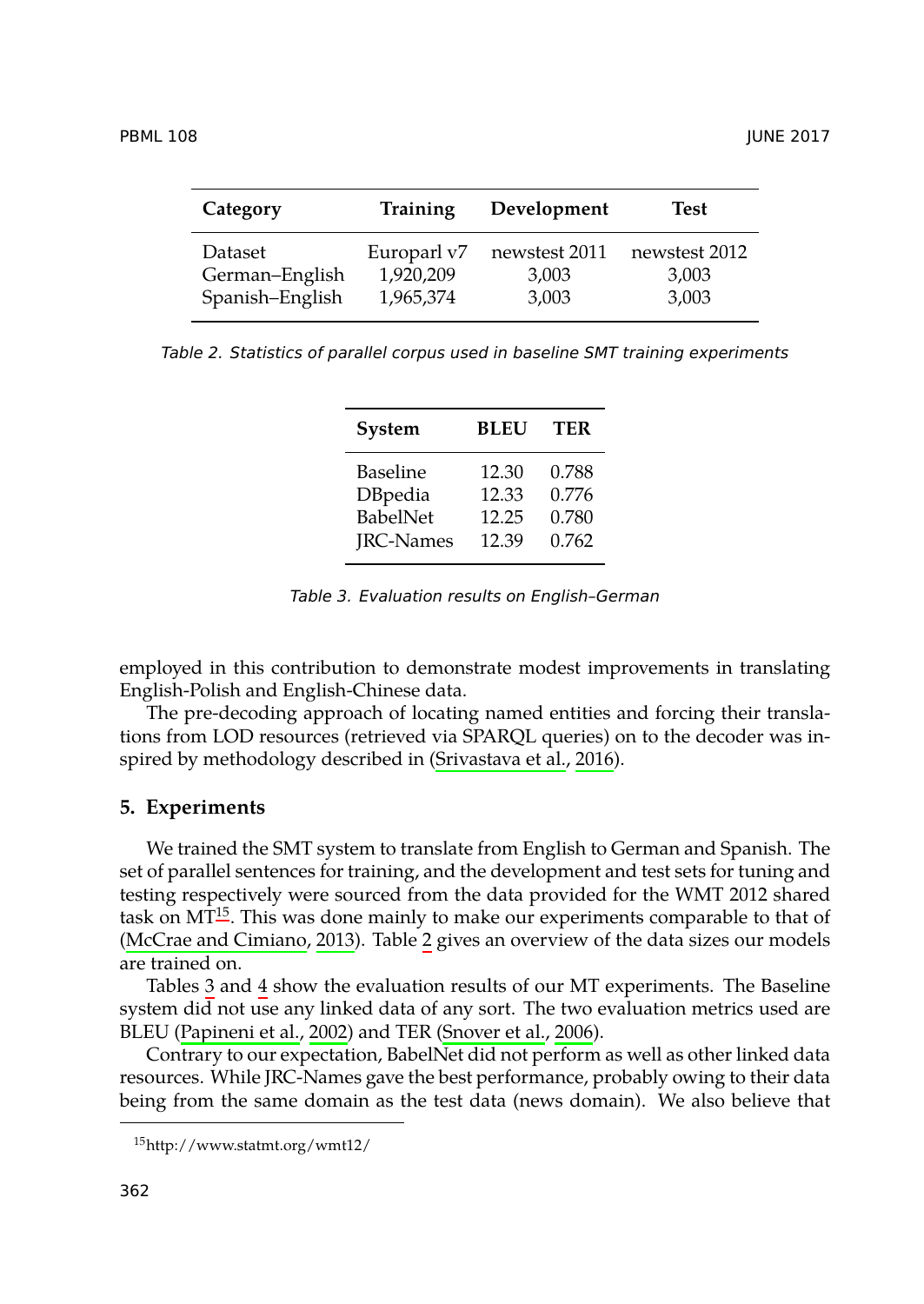A. Srivastava, G. Rehm, F. Sasaki MT and Linked Data (355–366)

<span id="page-8-1"></span>

| System           | <b>BLEU</b> | TER   |
|------------------|-------------|-------|
| <b>Baseline</b>  | 31.70       | 0.577 |
| DBpedia          | 31.03       | 0.550 |
| <b>BabelNet</b>  | 30.99       | 0.558 |
| <b>JRC-Names</b> | 31.91       | 0.540 |

*Table 4. Evaluation results on English–Spanish*

<span id="page-8-0"></span>BabelNet being the large[st r](#page-8-3)esource in terms of size also contained more noise and [it](#page-8-2) was often difficult to disambiguate translations.

# **6. Analysis of Multilingual Linked Data Sets**

Compared to previous approaches, see (McCrae and Cimiano, 2013), our experiments do not provide a high improvement of MT quality. However, we can draw useful conclusions in light of best practices for creating linguistic LOD. The forum for the best practices is the BPMLOD Community Group, see<sup>16</sup>. We examined guidelines in the realm of BPMLOD, for linguistic linked data resources such as BabelNet<sup>17</sup> and bilingual dictionaries<sup>18</sup>. Based on the experiments we conducted, there are a few features which are of importance for applying linguistic LOD in MT.

- Domain Identifier: When a specific term has multiple translations in another language, properties such as the domain would help in disambiguating the context.
- Morphology: When translating into a morphologically richer language, information about the form of a noun changes based on the case can help to improve the translation quality.

<span id="page-8-3"></span><span id="page-8-2"></span>In conducting a manual evaluation of the results i.e. having a bilingual German speaker eye a randomly selected subset of the translated outputs, we also discovered that while our systems are useful in disambiguating erroneous translations, the automatic MT evaluation metrics are deficient in counting them such that they do not account for variability in translations. For example the reference translation "MS Paint" only matches partially with the LOD system translation "Microsoft Paint." Algorithm 2 (Pre-decoding) identified and correctly translated 15% more terms (named entities) than the baseline SMT system.

<sup>16</sup>https://www.w3.org/community/bpmlod/

<sup>17</sup>http://www.w3.org/2015/09/bpmlod-reports/multilingual-dictionaries/

<sup>18</sup>http://www.w3.org/2015/09/bpmlod-reports/bilingual-dictionaries/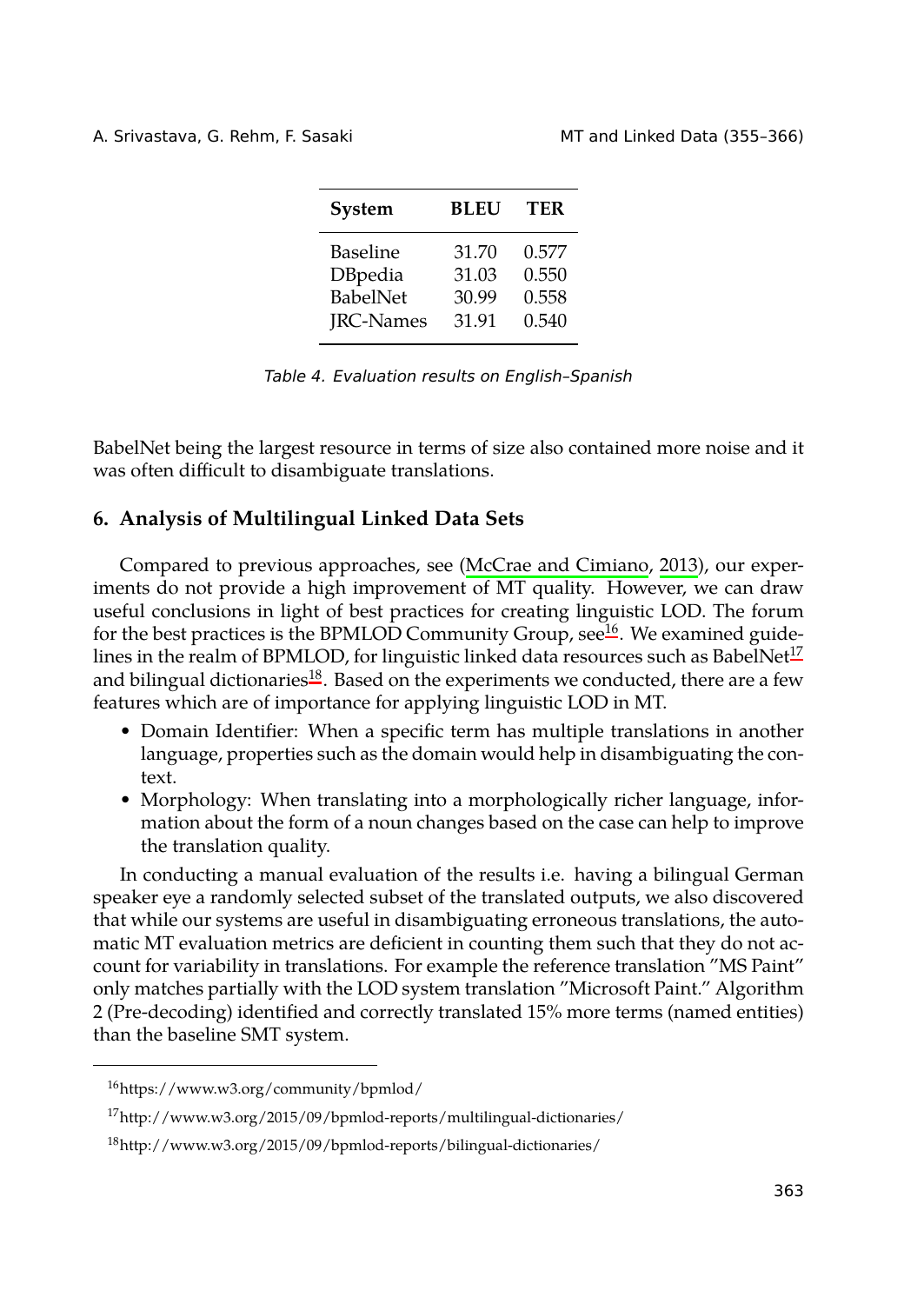<span id="page-9-0"></span>PBML 108 JUNE 2017

| Source (en):           | <b>MS Paint</b> is a good option.   |
|------------------------|-------------------------------------|
| <b>BASELINE</b> (de):  | Frau Farbe ist eine gute wahl.      |
| Linked (de):           | Microsoft Paint ist eine gute wahl. |
| <b>REFERENCE (de):</b> | MS Paint ist eine gute Möglichkeit. |

## **7. Conclusion and future work**

In this paper, we demonstrated employing knowledge from three semantic web resources which show modest improvement in English-German and English-Spanish translations. We leave for future work exploiting several more features such as word senses from the knowledge-rich semantic network in MT.

While deep learning-based neural approaches to MT (i. e., NMT: Neural Machine [Translation \(Se](#page-10-5)nnrich et al., 2016)) have been the state of the art since WMT 2016, we decided to demonstrate our Linked Data-focused approach using SMT due to the lower complexity of the integration task. Future work will include experiments with NMT using our Linked Data-focused approach at improving MT systems. Note that the post-process (Algorithm 3) approach can be theoretically applied to a neural MT system as-is.

It is our belief that the use of Linked Open Data in combination with Named Entity Recognition (Algorithm 2 [Pre-decoding] in our approach) helps reduce the long tail of difficult to translate names. This is similar to word sense disambiguation in MT (Carpuat, 2008). Employing world knowledge for disambiguating terms other than named entities is another potential direction for future research.

This paper is a step towards [making MT semantic web-aware and it](http://www.digitale-kuratierung.de) is our hope that more MT researchers undertake integration of this fertile knowledge source.

### <span id="page-9-1"></span>**Acknowledgements**

<span id="page-9-2"></span>We would like to thank the anonymous reviewers for their insightful and helpful comments. The project Digitale Kuratierungstechnologien (DKT) is supported by the German Federal Ministry of Education and Research (BMBF), Unternehmen Region, instrument Wachstumskern-Potenzial (No. 03WKP45). More information on the project can be found online at http://www.digitale-kuratierung.de.

## **Bibliography**

- Arcan, Mihael, Marco Turchi, Sara Tonelli, and Paul Buitelaar. Enhancing Statistical Machine Translation with bilingual terminology in a CAT environment. In *11th Conference of the Association for Machine Translation in the Americas*, pages 54–68, 2014.
- Bojar, Ondrej, Christian Buck, Rajen Chatterjee, Christian Federmann, Liane Guillou, Barry Haddow, Matthias Huck, Antonio Jimeno Yepes, Auralie Navaol, Mariana Neves, Pavel Pecina, Martin Popel, Philipp Koehn, Christof Monz, Matteo Negri, Matt Post, Lucia Specia, Karin Verspoor, Jorg Tiedemann, and Marco Turchi, editors. *Proceedings of the First Confer-*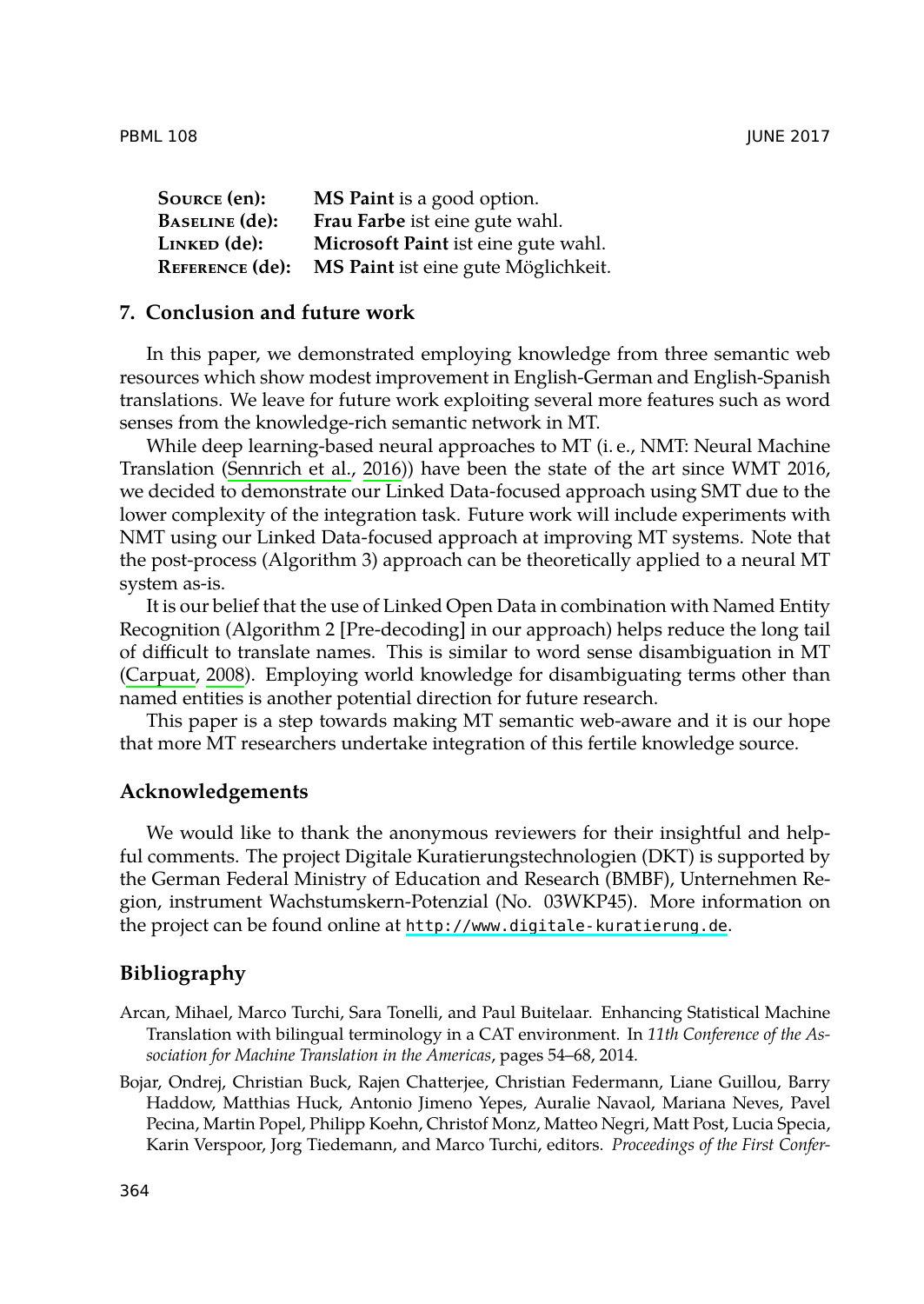<span id="page-10-2"></span>A. Srivastava, G. Rehm, F. Sasaki MT and Linked Data (355[–366\)](http://www.lrec-conf.org/proceedings/lrec2012/pdf/886_Paper.pdf)

<span id="page-10-5"></span>*ence on Machine Translation*. Association for Computational Linguistics, Berlin, Germany, August 2016. URL http://www.aclweb.org/anthology/W/W16/W16-2200.

- <span id="page-10-4"></span>Bouamor, Dhouha, Nasredine Semmar, and Pierre Zweigenbaum. Identifying bilingual Multi-Word Expressions for Statistical Machine Translation. In Calzolari, Nicoletta, Khalid Choukri, Thierry Declerck, Mehmet Ugur Dogan, Bente Maegaard, Joseph Mariani, Jan Odijk, and Stelios Piperidis, editors, *Proceedings of the Eighth International Conference on Language Resources and Evaluation (LREC-2012)*, pages 674–679, Istanbul, Turkey, May 2012. European Language Resources Association (ELRA). ISBN 978-2-9517408-7-7. URL http: //www.lrec-conf.org/proceedings/lrec2012/pdf/886\_Paper.pdf. ACL Anthology Identifier: L12-1527.
- Carpuat, Marine Jacinthe. *Word Sense Disambiguation for Statist[ical Machine Translation](http://dx.doi.org/10.1007/978-3-319-18818-8_20)*. PhD [thesis, 2008. AAI335067](http://dx.doi.org/10.1007/978-3-319-18818-8_20)6.
- Du, Jinhua, Andy Way, and Andrzej Zydron. Using BabelNet to Improve OOV Coverage in SMT. In *Proceedings of the Tenth International Conference on Language Resources and Evaluation (LREC 2016)*, 2016.
- <span id="page-10-0"></span>Fiorelli, Manuel, Armando Stellato, John P. Mccrae, Philipp Cimiano, and Maria Teresa Pazienza. LIME: The Metadata Module for OntoLex. In *Proceedings of the 12th European Semantic Web Conference on The Semantic Web. Latest Advances and New Domains - Volume 9088*, pages 321–336, New York, NY, USA, 2015. Springer-Verlag New York, Inc. ISBN 978-3-319-18817-1. doi: 10.1007/978-3-319-18818-8\_20. URL http://dx.doi.org/10.1007/ 978-3-319-18818-8\_20.
- Hokamp, Chris. Leveraging NLP Technologies and Linked Open Data to Create Better CAT Tools. In *International Journal of Localisation, Vol 14*[, pages 14–18, 2014.](http://dl.acm.org/citation.cfm?id=1557769.1557821)
- <span id="page-10-3"></span>Hu[tchins, Jo](http://dl.acm.org/citation.cfm?id=1557769.1557821)hn. *John W. Hutchins (Eds.), Early Years in Machine Translation*, chapter The first decades of Machine Translation: overview, chronology, sources, pages 1–16. John Benjamins B. V., 2000.
- <span id="page-10-1"></span>Koehn, Philipp, Hieu Hoang, Alexandra Birch, Chris Callison-Burch, Marcello Federico, Nicola Bertoldi, Brooke Cowan, Wade Shen, Christine Moran, Richard Zens, Chris Dyer, Ondrej Bojar, Alexandra Constantin, and Evan Herbst. Moses: Open Source Toolkit for Statistical Machine Translation. In *Proceedings of the 45th Annual Meeting of the ACL on Interactive Poster and Demonstration Sessions*, ACL '07, pages 177–180, Stroudsburg, PA, USA, 2007. Association for Computational Linguistics. URL http://dl.acm.org/citation.cfm?id=1557769. 1557821.
- McCrae, John and Philipp Cimiano. Mining Translations from the Web of Open Linked Data. In *Proceedings of the Joint Workshop on NLP, LOD and SWAIE*, pages 8–11, 2013.
- Navigli, Roberto and Simone Paolo Ponzetto. BabelNet: The Automatic Construction, Evaluation and Application of a Wide-Coverage Multilingual Semantic Network. In *Artificial Intelligence*, pages 217–250, 2012.
- Nebhi, Kamel, Luka Nerima, and Eric Wehrli. NERTIS A Machine Translation Mashup System using Wikimeta and DBpedia. In *Semantic Web (ESWC) 2013 Satellite Events*, pages 312–318, 2013.